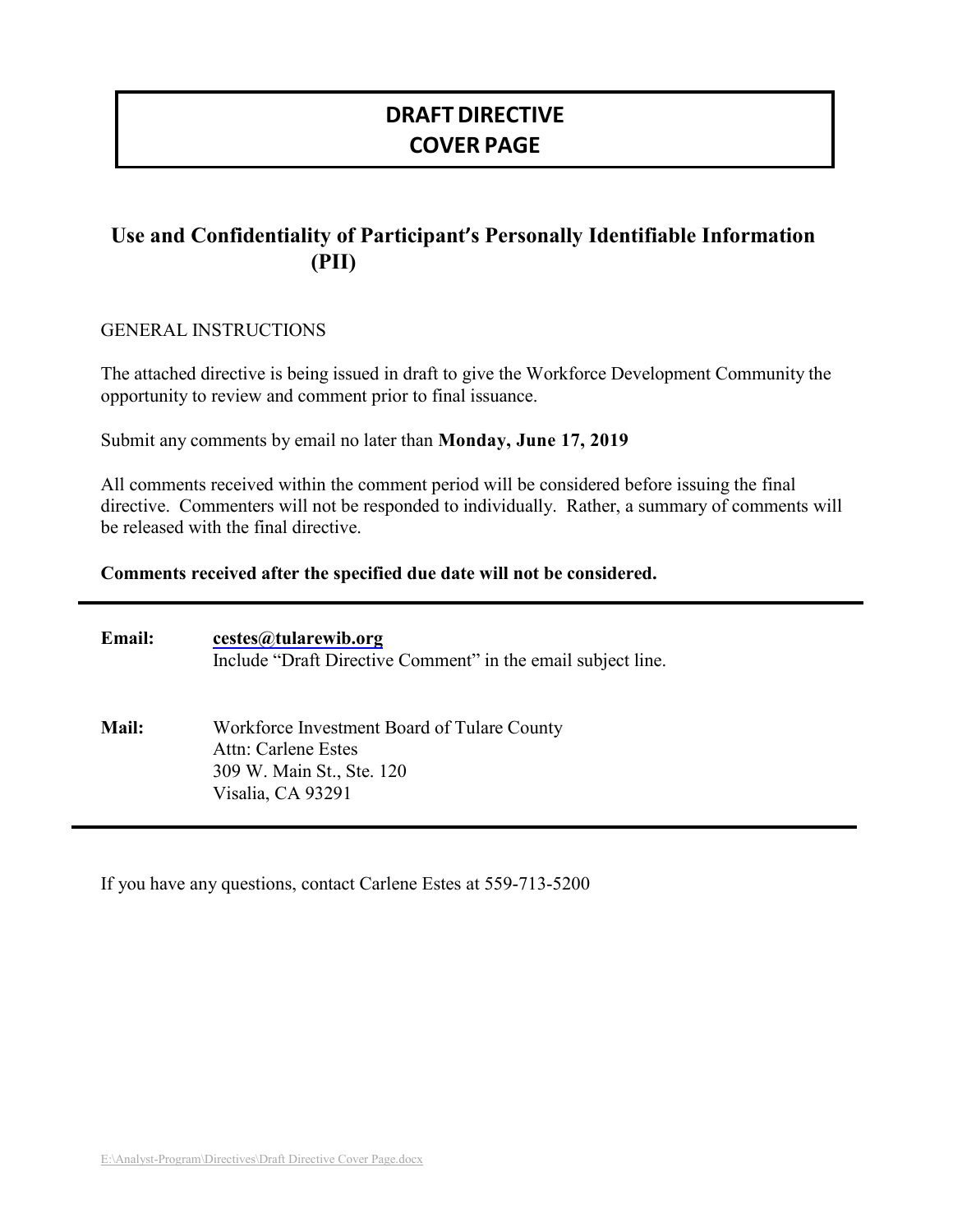|                                                                                                        | <b>DATE: May 15, 2019</b>                                                                                                                               |
|--------------------------------------------------------------------------------------------------------|---------------------------------------------------------------------------------------------------------------------------------------------------------|
| <b>WORKFORCE INVESTMENT BOARD OF TULARE COUNTY</b><br>WORKFORCE INNOVATION AND OPPORTUNITY ACT TITLE I | <b>SUBJECT:</b><br><b>USE AND</b><br><b>CONFIDENTIALITY</b><br>OF PARTICIPANT'S<br><b>PERSONALLY</b><br><b>IDENTIFIABLE</b><br><b>INFORMATION (PII)</b> |

### **WIB DIRECTIVE TUL** 19-03

#### **TO:** WIB Subrecipients WIB Staff

#### **SUBJECT: USE AND CONFIDENTIALITY OF PARTICIPANT'S PERSONALLY IDENTIFIABLE INFORMATION (PII)**

### **EXECUTIVE SUMMARY**

It is the policy of the Workforce Investment Board of Tulare County (WIB) to protect the privacy of all applicants for program services, as well as the privacy of all customers and clients receiving program services. The purpose of this policy is to describe how the WIB will protect all personally identifiable information (PII) on applicants and customers, and the consequences for not adhering to these safeguards.

Under the Workforce Innovation and Opportunity Act (WIOA), staff obtains personal and confidential information from individuals as part of eligibility determination and continuation of services. WIOA and other federal and state regulations governing information sharing stipulate implementation of confidentiality policies and procedures.

Personal information will be treated in the strictest confidence and will not be shared outside of the WIB without written authorization, except for auditing purposes and other grantor-imposed information-sharing requirements. The purpose of this policy is to specify the requirements for the use, storage, and security of sensitive and confidential information.

#### **REFERENCES**

- Workforce Innovation and Opportunity Act of 2014 (WIOA)
- Privacy Act of 1974, Section 7
- California SB168, Title 1.81.1 Confidentiality of Social Security Numbers
- California AB763 Privacy: Social Security Numbers
- Federal Information Security Management Act (FISMA)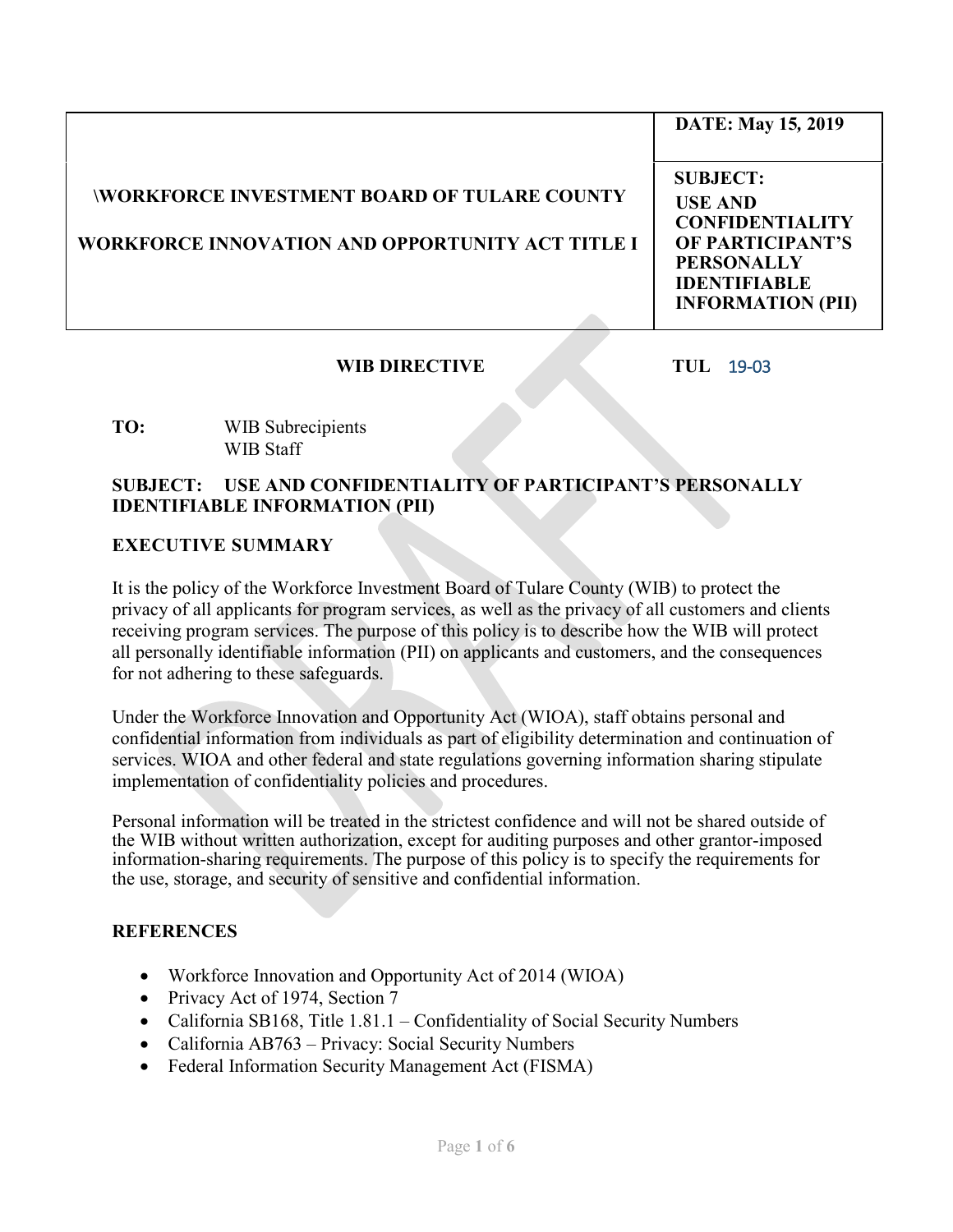- Training and Employment Guidance Letter (TEGL) 05-08 Policy for collection and Use of Workforce System Participants' Social Security Numbers
- TEGL 39-11 Guidance on the Handling and Protection of Personally Identifiable Information (PII)
- OMB Memorandum M-07-16 Safeguarding Against and Responding to the Breach of Personally Identifiable Information
- NIST SP 800-122 Guide to Protecting the Confidentiality of PII
- County of Tulare Information Technology Security Program, June 20, 2017
- County of Tulare Administrative Regulation No. 36

## **POLICY AND PROCEDURES**

WIB staff and WIB subrecipients may be exposed to participant information which is confidential and/or privileged and proprietary in nature. As part of grant activities, staff may have access to large quantities of personally identifiable information (PII) relating to individual program participants. This information could be found in participant files and data sets, performance reports, program evaluations, grant and contract files, and other sources.

The WIB expects all staff to respect the privacy of clients and to maintain their personal and financial information as confidential. Access to any PII must be restricted to only those staff who need it in their official capacity to perform duties pertaining to the scope of work in the grant or contract agreement. No information may be released without appropriate authorization.

## **CUSTOMER AWARENESS**

Individuals must be informed how their information will be used and that their information will be protected and that their personal and confidential information:

- May be shared among federal and state agencies, partner staff and contractors;
- Is used only for delivering services and that further disclosure of their confidential information is prohibited; and that
- PII will be used for grant and eligibility purposes only

Every individual receiving WIOA or other WIB services must read, sign and date a Release of Information to share their information with partner agencies. Individuals must be informed that they can request that their information not be shared among partner agencies and that this does not affect their eligibility for services.

Staff should engage in practical ways to reduce potential security breaches and protect sensitive information and PII by:

- Reducing the volume of collected and retained information to the minimum necessary;
- Limiting access to only those individuals who must have such access; and
- Using encryption, strong authentication procedures, and other security controls to make information unusable by unauthorized individuals.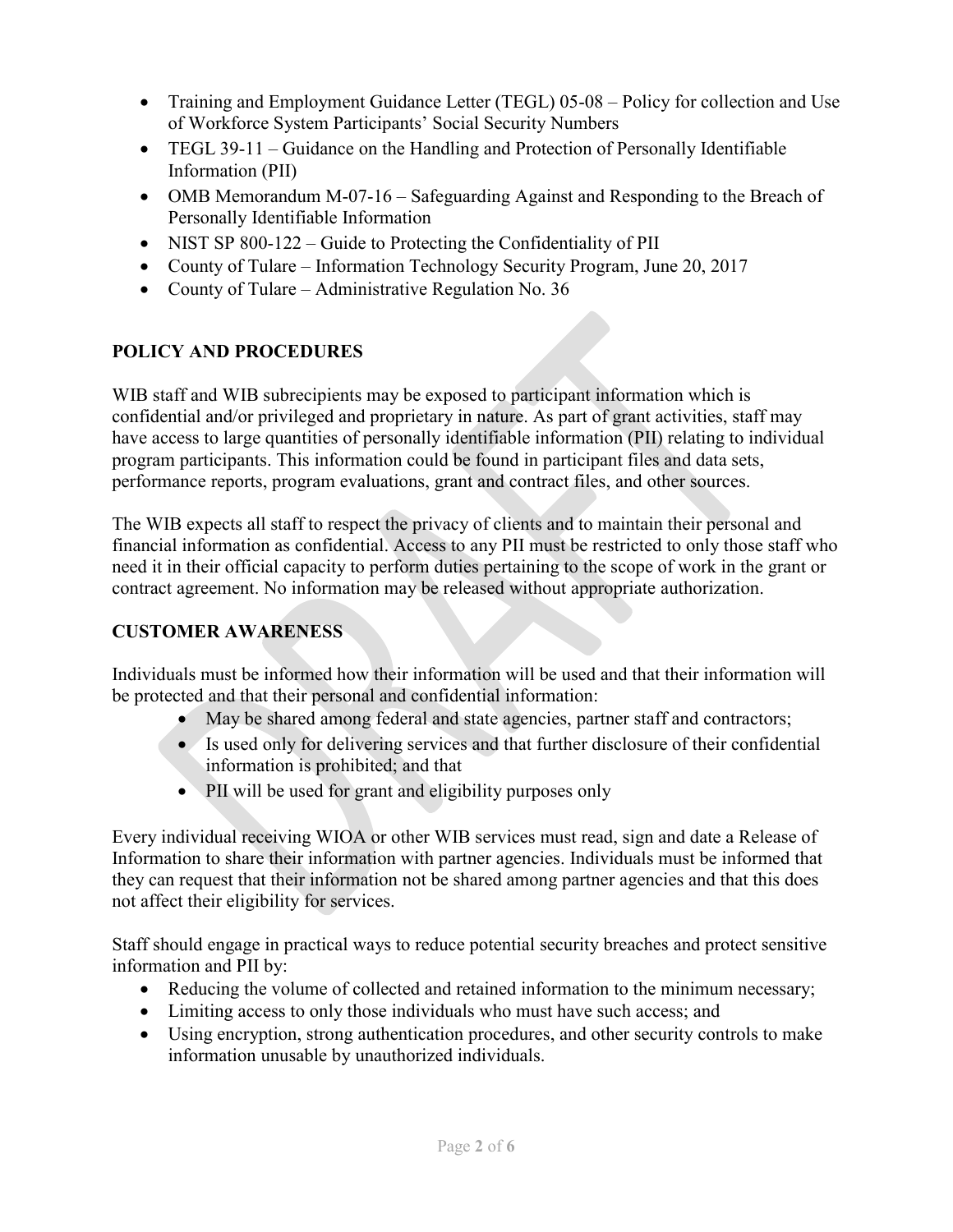## **PROTECTING INFORMATION**

PII and confidentiality require special precautions to protect them from unauthorized use, access, disclosure, modification, and destruction. Confidentiality means that data, reports, and other outputs are safeguarded against unauthorized access. Staff will exercise extreme care and caution when working with confidential information to ensure the privacy of the applicant or customer.

### *Physical Data Protection Requirements*

All sensitive or PII data obtained should be stored in an area that is physically safe from access by unauthorized persons at all times. Staff must not leave personal and confidential information left open and unattended.

When a staff's desk is unattended, it is the staff's responsibility to ensure that personal and confidential information, including PII, is secured in closed containers such as locked drawers or offices when not in use. This means that all documents containing personal and confidential information must not be left on desks, fax machines, printers, or photocopiers unattended. Desktops and computers will be kept clear of papers and/or files containing confidential information that are not being used. Desktops and computers will be kept clear of confidential information during non-business hours.

Any papers containing PII and/or confidential information are to remain in the subrecipients offices, except invoices, contracts and on occasion other paperwork may be transported to other locations for a specific purpose. All discarded paper containing confidential information shall be placed in a locked shredder bin or shredded.

Any participant files stored for performance or archiving purposes must be clearly marked as containing personal and confidential information. Staff should retain participant PII only for the period required for assessment or performance purposes. Thereafter, all data must be destroyed by a qualified company to minimize risk of breach.

### *Electronic Data Protection Requirements*

To safeguard WIB's electronically stored data (CalJOBS), each user will receive a designated and authorized log-on(s) and password(s) that restrict users to the applications or functions commensurate with their assigned responsibilities, supporting an appropriate segregation of duties. This is such that unauthorized persons cannot reasonably retrieve the information by means of a computer.

The WIB expects all staff to secure mobile equipment, such as laptop computers and other devices that may have PII stored on them. Devices should be password protected and safeguarded when not in use. Accessing and storing data containing PII on personally owned equipment at off-site locations, such as the employee's home, and on non-managed IT services, such as Google or Yahoo, is prohibited.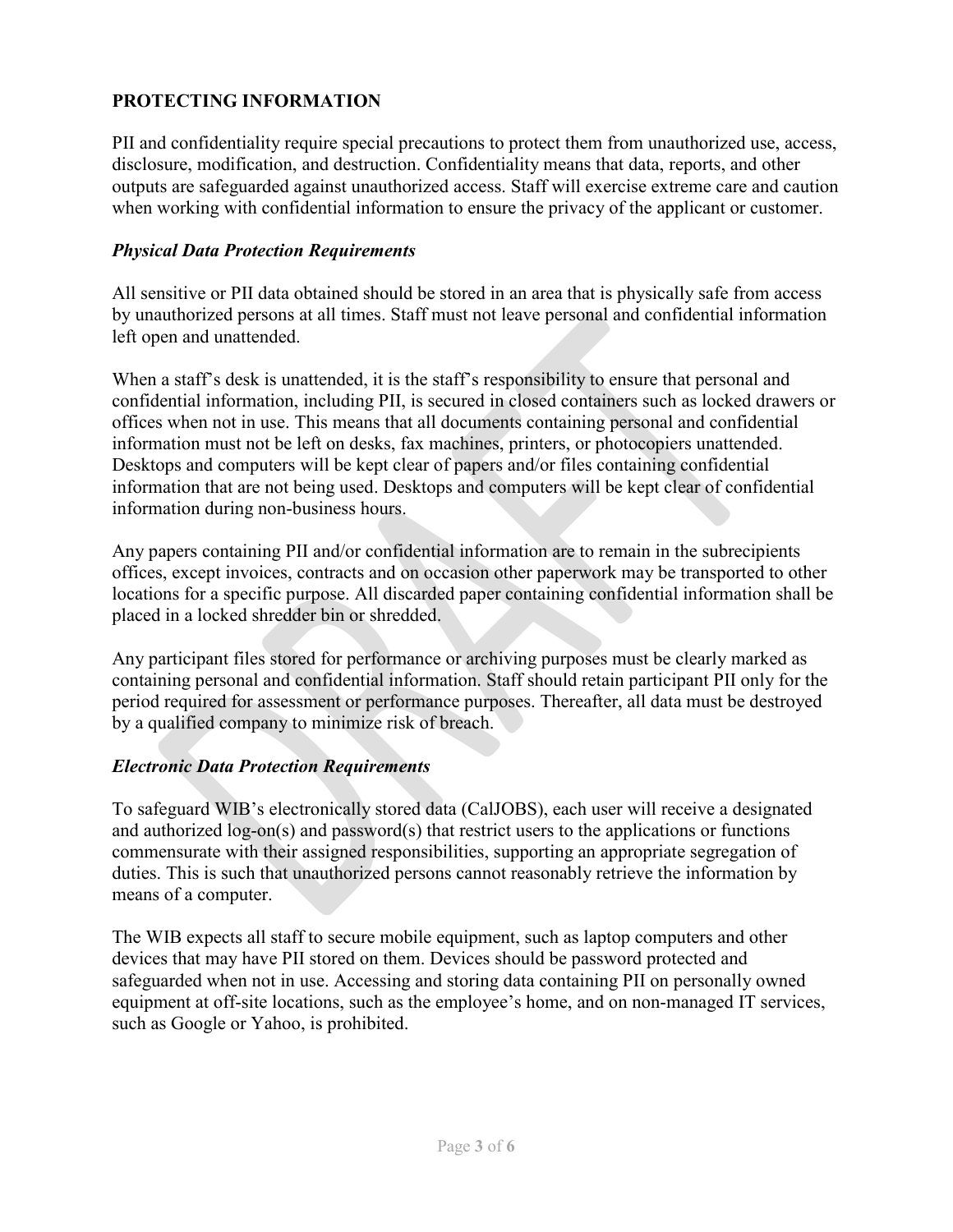## **TRANSMISSION OF CONFIDENTIAL INFORMATION**

Staff should avoid communicating sensitive information or PII about an applicant or participant to partner agencies or other staff via email. If it is necessary, staff must ensure that the intended recipient is the only individual that has access to the information and that the recipient understands they must also protect the information. Staff must only communicate sensitive information or PII through WIB or subrecipients emails and not through third party or personal email addresses.

PII and other sensitive data transmitted via email or stored on mobile data storage (such as thumb drives) must be encrypted. Staff must not e-mail unencrypted sensitive PII to any entity, including the Department of Labor, EDD, WIB staff, or WIB subrecipients. Staff should discourage participants from emailing personal and confidential information to their case managers.

Any information posted to social media sites is considered public record and is subject to public disclosure. No sensitive information or PII should be posted to social media sites.

Care shall also be taken to ensure that unauthorized individuals do not overhear any discussion of confidential information.

## **SOCIAL SECURITY NUMBERS**

Social security numbers are protected as high-risk information. When requesting a participant's social security number, staff should explain how the social security number will be used and how the participant's privacy will be ensured.

Staff must request a participant's social security number when offering the following services:

- Staff-assisted service related to eligibility determination, job search activity, and employment;
- Self-services through CalJOBS.

However, an individual is not required to provide their social security number to receive WIOA services, and services cannot be denied to an individual due to their refusal to disclose their social security number.

Whenever possible, staff should use unique identifiers for participant tracking instead of social security numbers. While social security numbers may be needed for initial eligibility or performance purposes, a unique identifier should be linked to each individual record and used thereafter. This includes such records as training or contract documents. If social security numbers are to be used for specific tracking purposes, they must be stored or used in such a way that it is not attributable to the individual. For example, a training document should not include the participant name and social security number, rather the participant name and a truncated social security number.

Social Security numbers may not be listed on anything mailed to a client or to another agency unless required by law, or the document is a form or application. Social Security numbers may not be left on a voice mail message.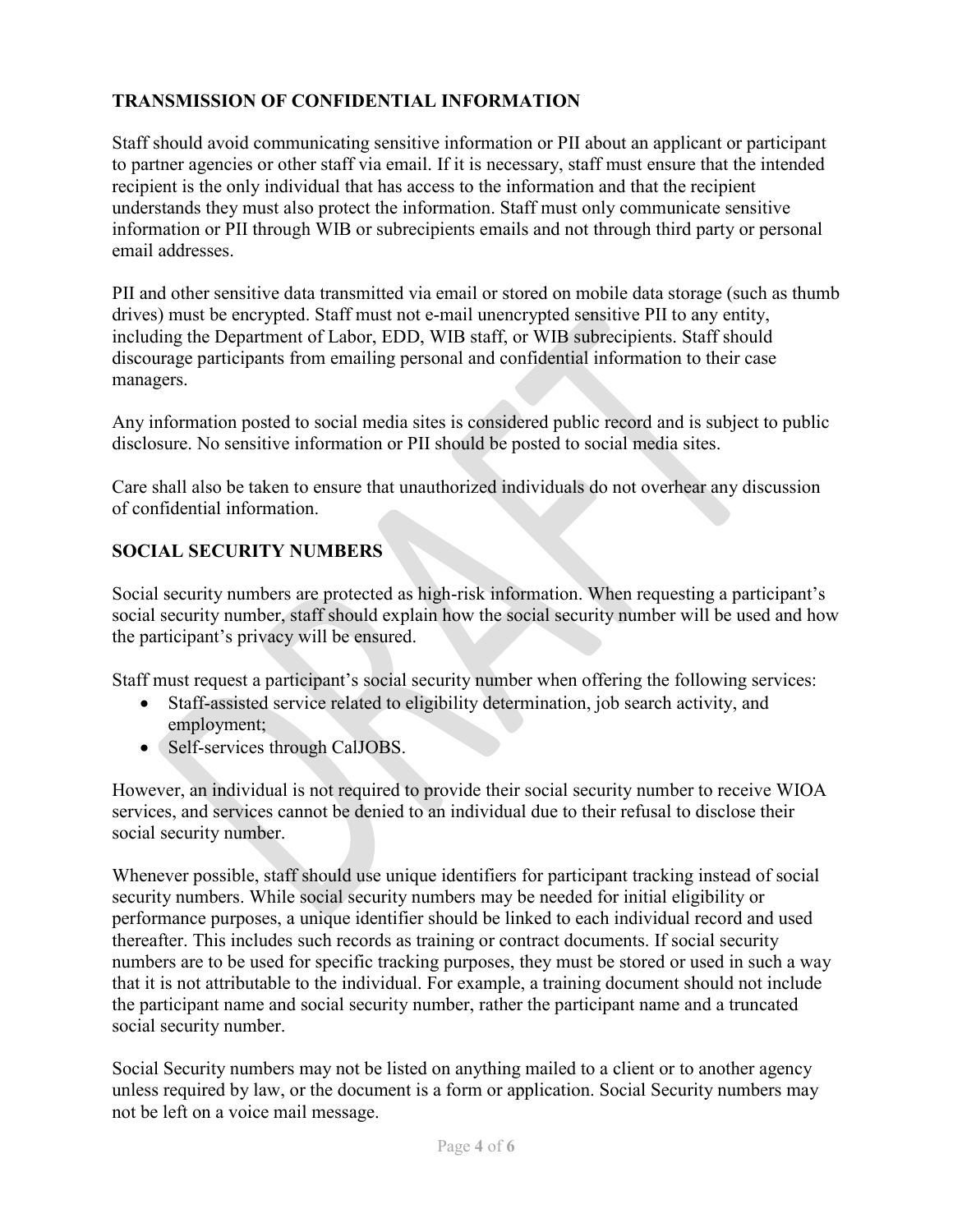## **MEDICAL AND DISABILITY RECORDS**

Medical and disability records are additionally protected as confidential information. To ensure the information is protected, any medical or disability records must be kept separately from electronic files and kept in a secured physical and/or electronic location. Only the portion of the participant's information that reveals the presence of a disability or other data element should be included in the participant's file to minimize staff and representative access to medical files.

Once collected, access to the medical file should be limited and only accessed:

- With the approval of program management and only when necessary for WIOA service delivery;
- By first aid and safety personnel in the event of an emergency; or
- By local, state, or federal monitors.

When all WIOA or other WIB services are complete and the participant file is ready to be archived, participant medical and disability-related information must be placed in a sealed envelope and marked "Medical and Disability Information."

## **SECURITY BREACHES**

Any staff or representative who becomes aware of any actual or attempted PII security breach resulting from the inadvertent or intentional leak of release of confidential information, including PII, shall immediately inform their direct supervisor. The direct supervisor will inform the WIB staff of the breach. PII security incidents include, but are not limited to, any event (intentional or unintentional) that causes the loss, damage, or destruction, or unauthorized access, use, modification, or disclosure of information assets. The system or device affected by a PII security incident shall be immediately removed from operation. It shall remain removed from operation until correction and mitigation measures are applied.

WIB staff should assess the likely risk of harm caused by the breach and then assess the level of breach. WIB staff should bear in mind that notification when there is little or no risk of harm, might create unnecessary concern and confusion.

Four factors should be considered to assess the likely risk of harm:

- Nature of the Data Elements Breached
- Number of Individuals Affected
- Likelihood the Information is Accessible and Usable
- Likelihood the Breach May Lead to Harm

WIB will inform the California Employment Development Department of any CalJOBS breaches believed to cause harm. Breaches subject to notification requirements include both electronic systems as well as paper documents.

Individuals assessing the likely risk of harm due to a security breach should exercise the objectivity principle, which requires individuals to show the highest professional objectivity level in collecting, assessing, and communicating information about the breach examined.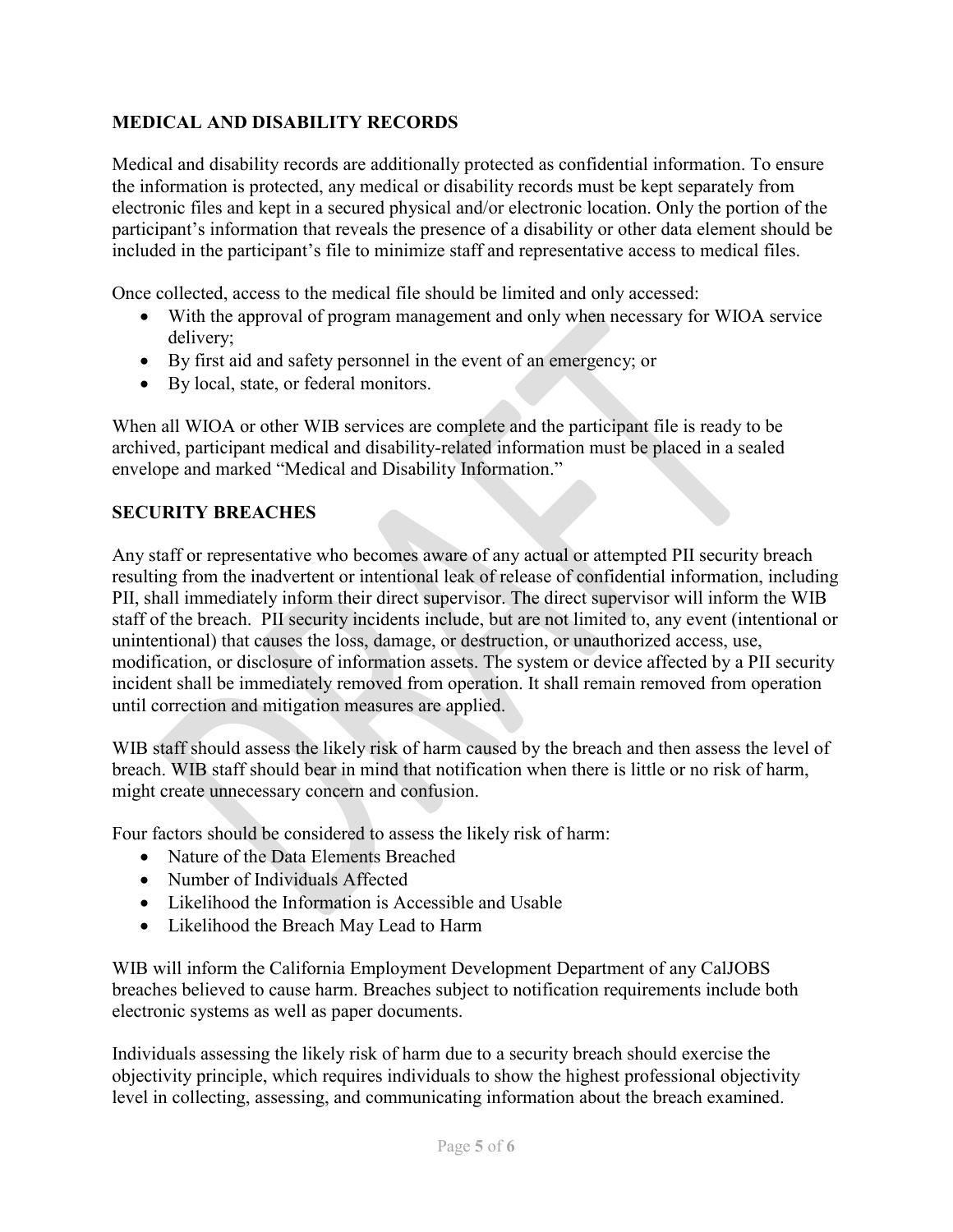Further, assessors are expected to perform a balanced assessment of every relevant situation and they must not be influenced by their own or other people's interest while forming judgments.

## **STAFF COMPLIANCE**

All staff with access to participant PII and/or confidential information must sign an acknowledgment that they have read the policy, understand the confidential nature of participant data and the potential sanctions for improper disclosure, and agree to abide by all other requirements and terms contained therein.

Unauthorized disclosure of confidential or privileged information is a serious violation of this policy. Any failure to comply with confidentiality requirements identified in this policy may result in termination or suspension of contract or employment, or the imposition of special conditions or restrictions to protect the privacy of participants or the integrity of PII data. Misuse or noncompliance with PII data safeguards could lead to civil and criminal sanctions per federal and state laws.

Staff is expected to return materials containing privileged or confidential information at the time of separation from employment or expiration of service.

## **DISCLAIMER**

This policy is based on WIB's interpretation of the statute, along with the Workforce Innovation and Opportunity Act; Final Rule released by the U.S. Department of Labor, and federal and state policies relating to WIOA implementation. This policy will be reviewed and updated based on any additional federal or state guidance.

## **ACTION**

Please bring this directive to the attention of all WIB Subrecipients and WIB Staff.

# **INQUIRIES**

Please direct inquiries about this directive to the WIB at (559) 713-5200.

Adam Peck Executive Director

AP:CE:llg

Attachment A – Staff Confidentiality Agreement

e:\analyst-program\directives\participant personally identifiable information (pii)\participant personally indentifiable information (pii).docx